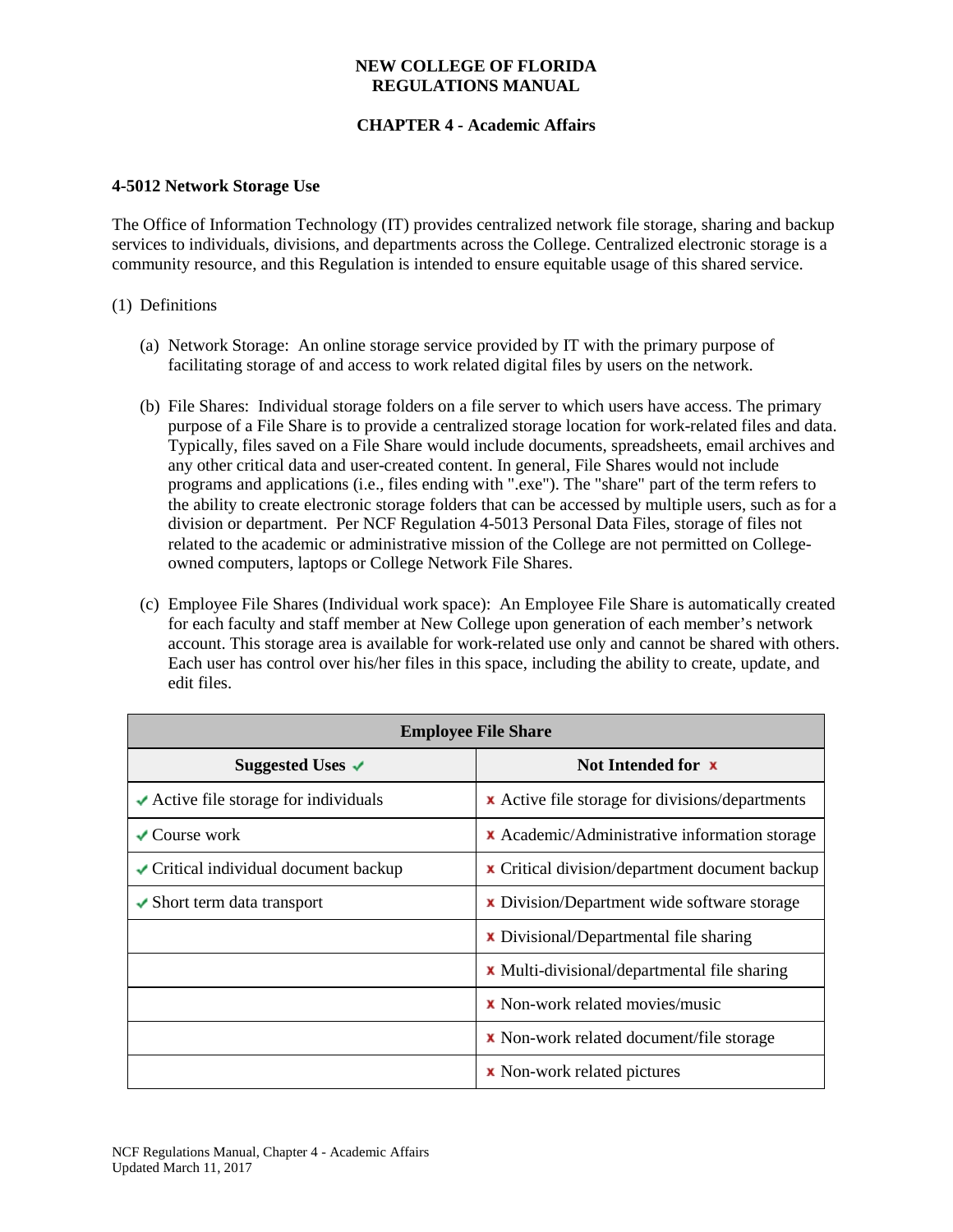## **NEW COLLEGE OF FLORIDA REGULATIONS MANUAL**

# **CHAPTER 4 - Academic Affairs**

| $\mathbf{v}$<br>System Backups<br>◡ |
|-------------------------------------|
|-------------------------------------|

(d) Divisional/Departmental File Shares (Collaborative work space): A divisional or departmental file share is available to each employee of the College to use for file sharing and as a collaborative work-space with other members of their division or department. Each divisional and departmental file share is accessible only by employees of that division or department. Requests for file shares that allow collaboration between multiple divisions and/or departments' employees will be created upon approval by the Chief Information Officer.

| <b>Divisional/Departmental File Share</b>                               |                                                     |
|-------------------------------------------------------------------------|-----------------------------------------------------|
| Suggested Uses $\checkmark$                                             | Not Intended for <b>x</b>                           |
| $\blacktriangleright$ Active file storage for divisions and departments | <b>x</b> Active file storage for individuals        |
| $\blacktriangleright$ Academic/Administrative information storage       | <b>x</b> Critical individual document backup        |
| $\sqrt{\frac{1}{100}}$ Critical document backup                         | <b>x</b> Multi-divisional/departmental file sharing |
| $\blacktriangleright$ Divisional/Departmental file sharing              | <b>x</b> Non-work related movies/music              |
|                                                                         | <b>x</b> Non-work related document/file storage     |
|                                                                         | <b>x</b> Non-work related pictures                  |
|                                                                         | <b>x</b> System Backups                             |

- (2) Access to Network Storage File Shares. File Shares are mapped automatically upon login on IT managed computers running Windows. The File Share will appear as an additional drive in the My Computer window; Employee File Shares have the letter designation "U", the divisional and departmental files shares have the letter designation "M". This is similar to the "C" drive designation, which is typically used for the computer's primary hard drive. For instructions on mapping a drive to your personal file share on a Mac, UNIX-based, or non-IT managed Windows computer, contact the IT Help Desk at extension x4350 or enter a Help Desk request.
- (3) Retention of Employee Work-Related Files
	- (a) Once the owner of an Employee File Share is no longer an employee of the College, his/her supervisor will be provided two (2) weeks temporary access to the file share so that important files can be moved to archive storage. It is the responsibility of department supervisors to retain any College related materials for retention as defined by New College Regulation 1-1010 Records Retention and Destruction, Including Email and Electronic Documents. After the temporary access period has expired, IT will confirm with the appropriate department supervisor(s) that all data required to be retained has been moved to archive storage. The Employee File Share will then be removed from the system.